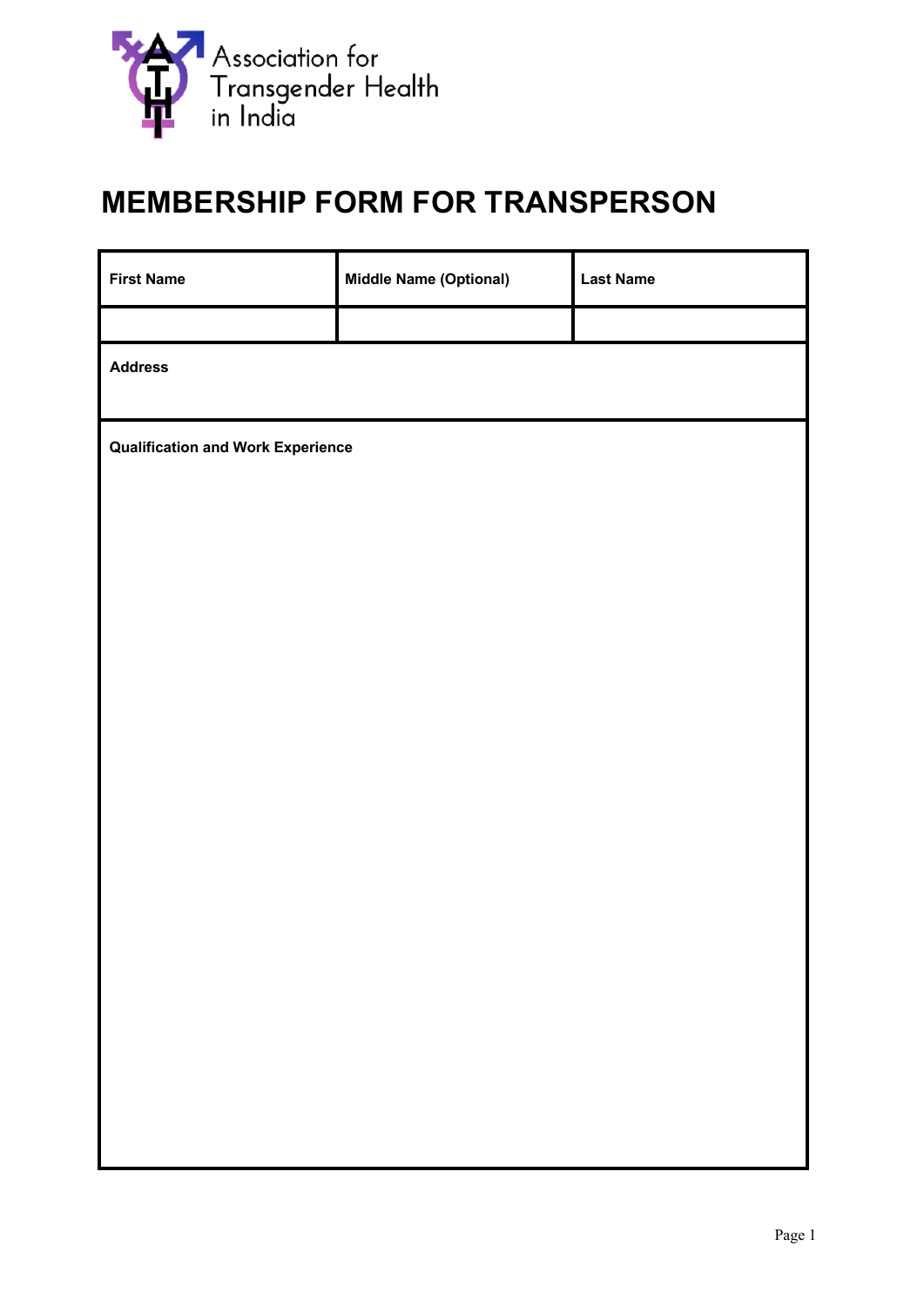

## **Company Information**

| <b>Company/Institution</b>        |
|-----------------------------------|
|                                   |
| <b>Department and Designation</b> |
|                                   |
| <b>Mobile Phone</b>               |
| <b>Website</b>                    |
| <b>Email Address</b>              |

**I am opting for** (please tick √ one of the following):

| Lifetime membership (INR 5,000/-)       |  |
|-----------------------------------------|--|
| Annual membership (INR 2,000/-)         |  |
| Annual Student membership (INR 1,000/-) |  |

**Declaration:** I hereby declare that the details furnished above are true and correct to the best of my knowledge and belief and I undertake to inform you of any changes therein, immediately. In case any of the above information is found to be false or untrue or misleading or misrepresenting, I am aware that I may be held liable for it. I hereby authorize sharing of the information furnished on this form with the Association for Transgender Health in India (ATHI), New Delhi and it's subsidiary arms Indian Professional Association for Transgender Health (IPATH) and KHEM.